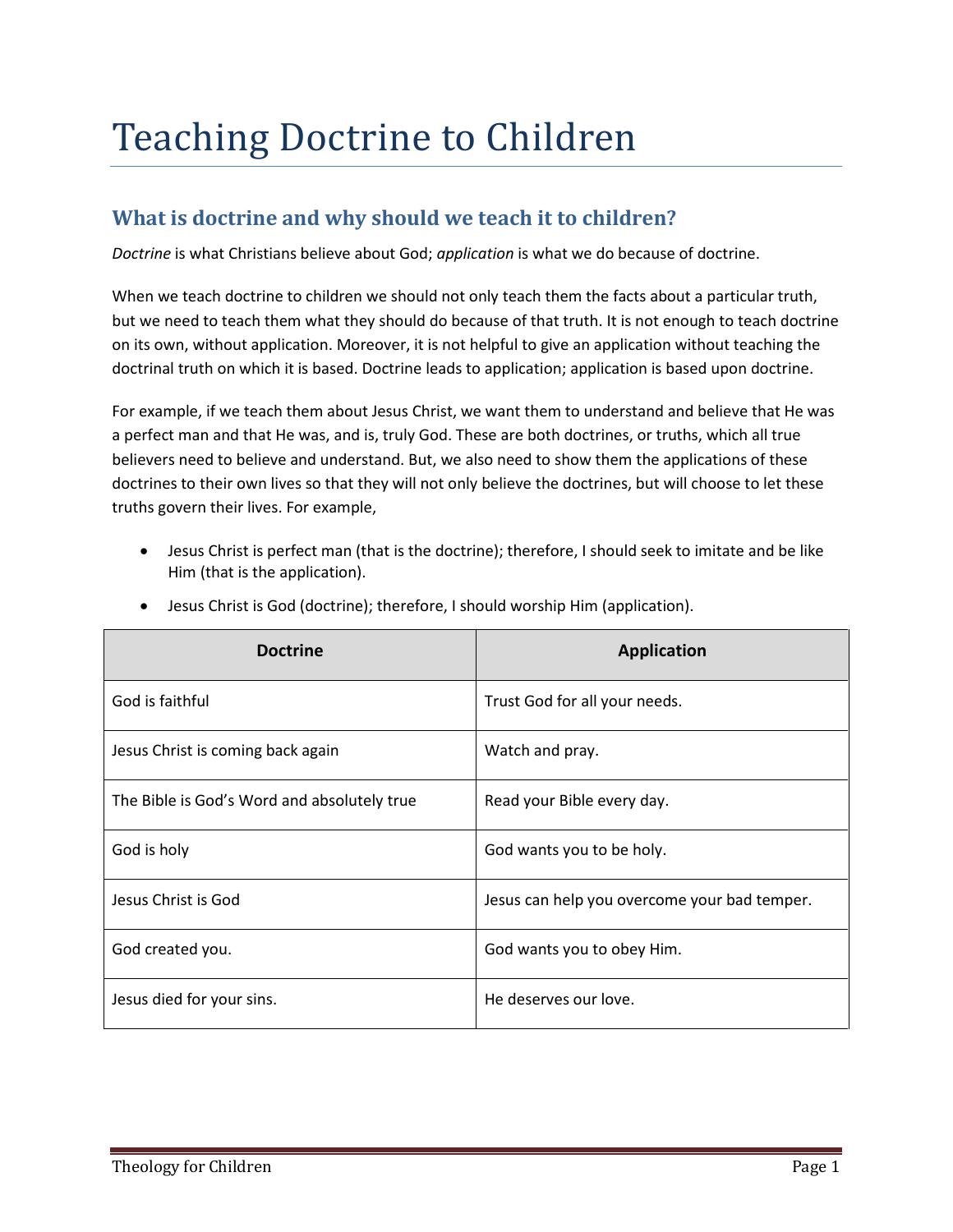# **Where does doctrine come from?**

All truth comes to man from God; we can only know what God has chosen to reveal to mankind.

### **Revelation**

God revealed His truth to the prophets and to the apostles.

#### Romans 1:17-18

*For in it the righteousness of God is revealed from faith to faith; as it is written, "THE JUST SHALL LIVE BY FAITH." For the wrath of God is revealed from heaven against all ungodliness and unrighteousness of men, who suppress the truth in unrighteousness,* 

#### Galatians 1:11-12

*But I make known to you, brethren, that the gospel which was preached by me is not according to man. For I neither received it from man, nor was I taught it, but it came through the revelation of Jesus Christ.* 

# **Inspiration**

God guided and inspired the prophets and apostles to write these truths down.

#### 2 Timothy 3:16-17

*All Scripture is given by inspiration of God, and is profitable for doctrine, for reproof, for correction, for instruction in righteousness, that the man of God may be complete, thoroughly equipped for every good work.*

2 Peter 1:20-21

*…knowing this first, that no prophecy of Scripture is of any private interpretation, for prophecy never came by the will of man, but holy men of God spoke as they were moved by the Holy Spirit.* 

All the writings of the prophets and the apostles are absolutely true because the Holy Spirit guided them in what they wrote and preserved them from error. God's revelation in the Bible is complete; nothing needs to be added.

# **Illumination**

All the truth and doctrine we need is contained in the written Word of God and, the Holy Spirit helps us to understand and apply these truths.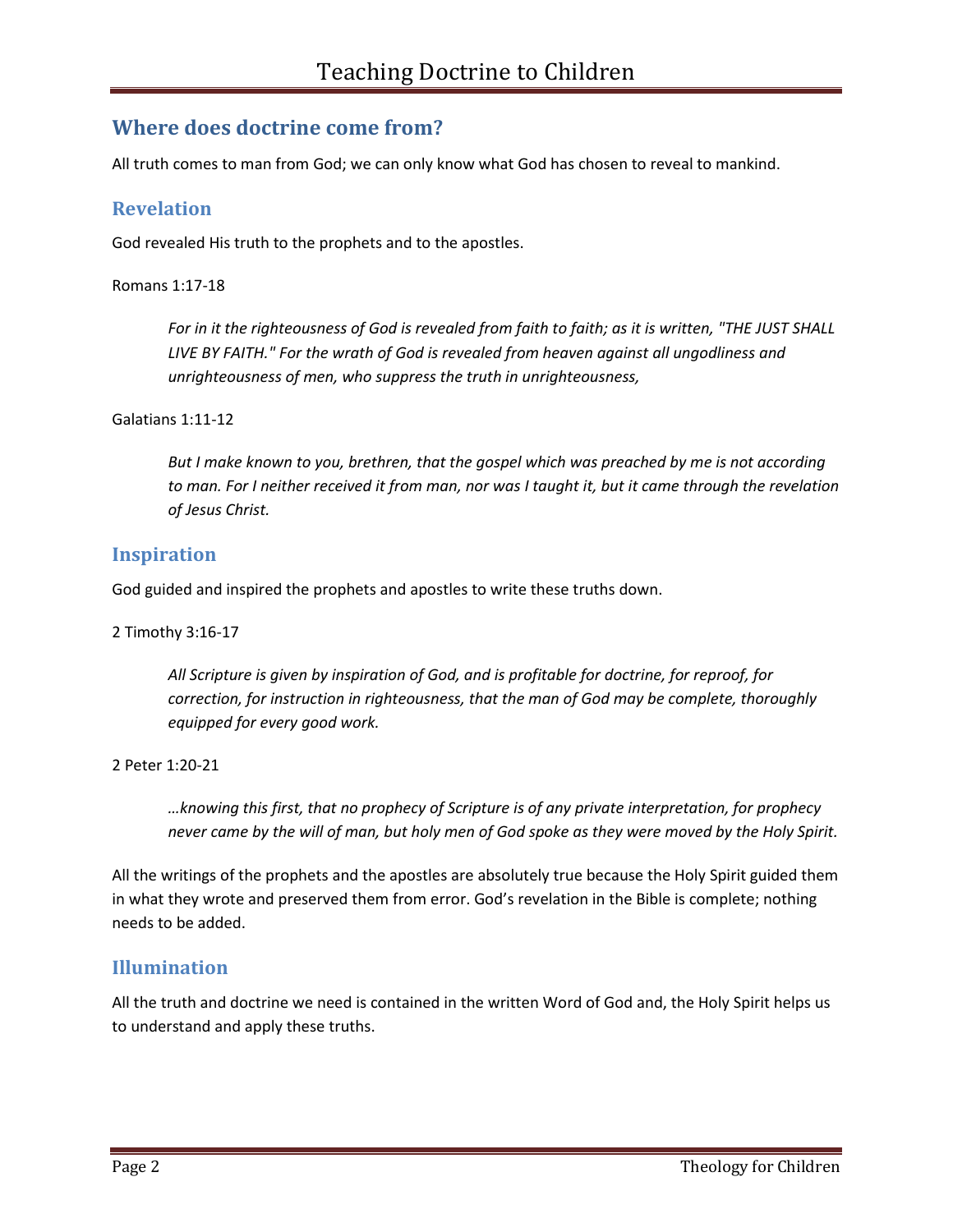#### John 16:12-15

*"I still have many things to say to you, but you cannot bear them now. However, when He, the Spirit of truth, has come, He will guide you into all truth; for He will not speak on His own*  authority, but whatever He hears He will speak; and He will tell you things to come. He will *glorify Me, for He will take of what is Mine and declare it to you. All things that the Father has are Mine. Therefore I said that He will take of Mine and declare it to you.* 

#### 1 Corinthians 2:12

*Now we have received, not the spirit of the world, but the Spirit who is from God, that we might know the things that have been freely given to us by God.* 

For example, the truth of *justification by faith* was **revealed** to the Apostle Paul. He wrote this truth down for our benefit under the **inspiration** of the Holy Spirit. And the Holy Spirit also **illuminates** this truth to our hearts when we read the scriptures.

# **Application**

Doctrine is the basis of our character. Truth or doctrine is not just something to be believed, it should have an influence on us. It is the foundation for our actions. It should lead to a change not just in our thinking, but in what we say and do.

The Gospel message is doctrinal teaching:

- God is the Creator of the universe.
- God is holy and just, and must punish sin.
- Everyone has sinned and broken God's law.
- God loves the world and sent His Son Jesus Christ.
- Jesus Christ took God's punishment for sin.
- Jesus Christ rose again and is alive today.
- Jesus Christ is Lord and demands obedience.
- Salvation is by faith alone in Christ alone.
- Salvation results in forgiveness of all sin, and in a new nature.

Every doctrine taught needs to be applied to the everyday lives of the children. The unsaved child needs to be evangelized on the basis of the doctrine you are teaching and the saved child needs to be edified and exhorted to live their lives in a way that pleases God based on that doctrine, too.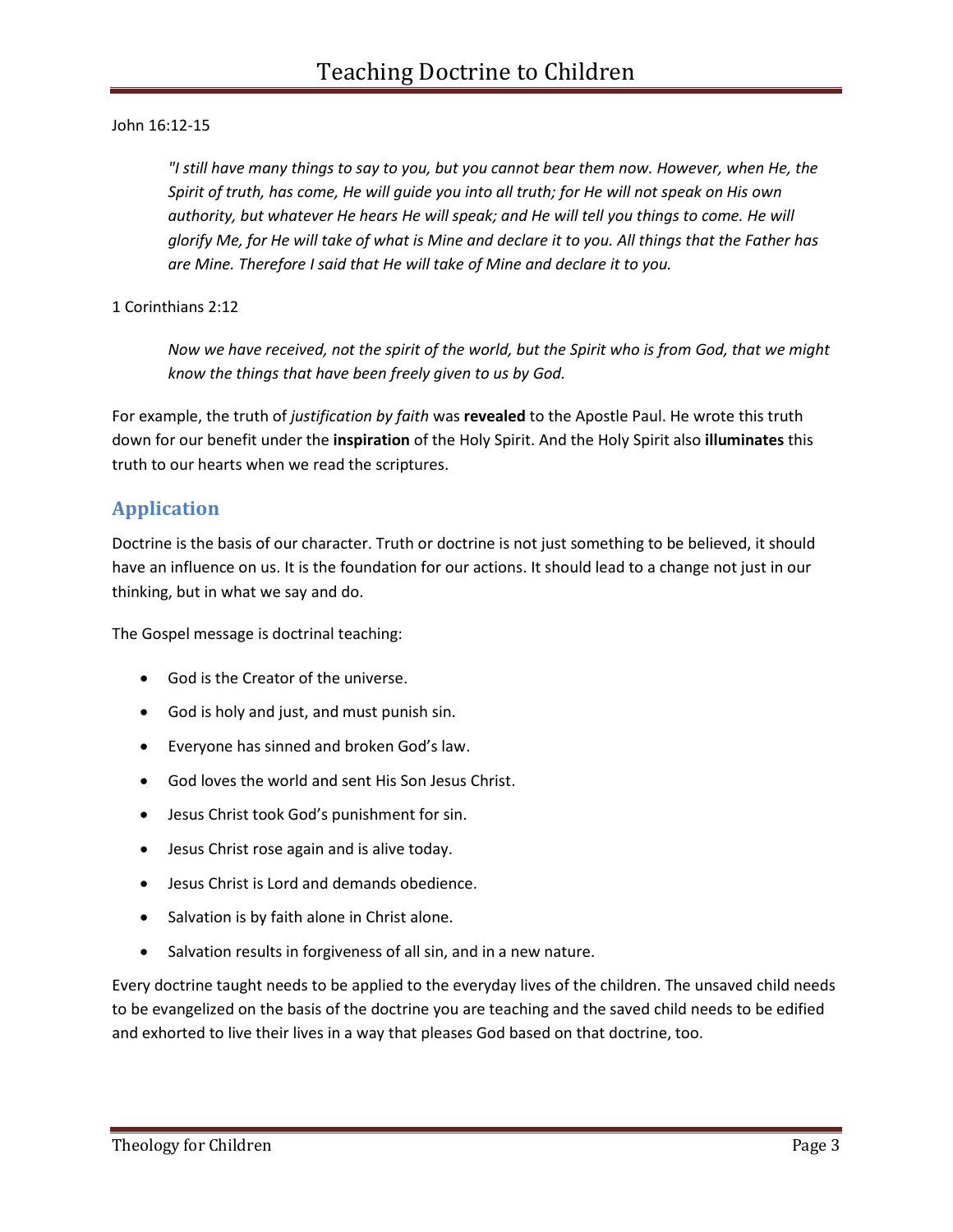# **How do we teach doctrine to children?**

Bible stories are the vehicle for teaching Bible truths. They are not an end in themselves.

Hosea 4:6 a

*My people are destroyed for lack of knowledge.* 

There are two ways to approach teaching Bible truths to children: expositionally and topically.

#### *Teach doctrine expositionally*

The best way to teach doctrine is through the systematic expository teaching of the word of God. In other words, teach doctrinal truths as they come up in the passage you are currently teaching. You should make the main thrust of your Bible lesson, the central doctrinal truth in that passage.

| Lesson        | <b>Doctrinal Truth</b>                                     |
|---------------|------------------------------------------------------------|
| Creation      | God is all powerful and can do anything.                   |
| Adam and Eve  | Sin separates us from God.                                 |
| Cain and Abel | We can come to God through the shedding of<br>blood.       |
| Enoch         | God wants us to walk with Him.                             |
| Noah          | There is only one way of salvation-requiring<br>obedience. |

As you prepare your teaching, look for the main doctrinal truth in the passage. Ask yourself,

- 1. Is there some truth about...
	- o God?
	- o Jesus Christ?
	- o The Holy Spirit?
	- o Myself?
	- o Sin?
	- o Salvation?
	- o The Bible?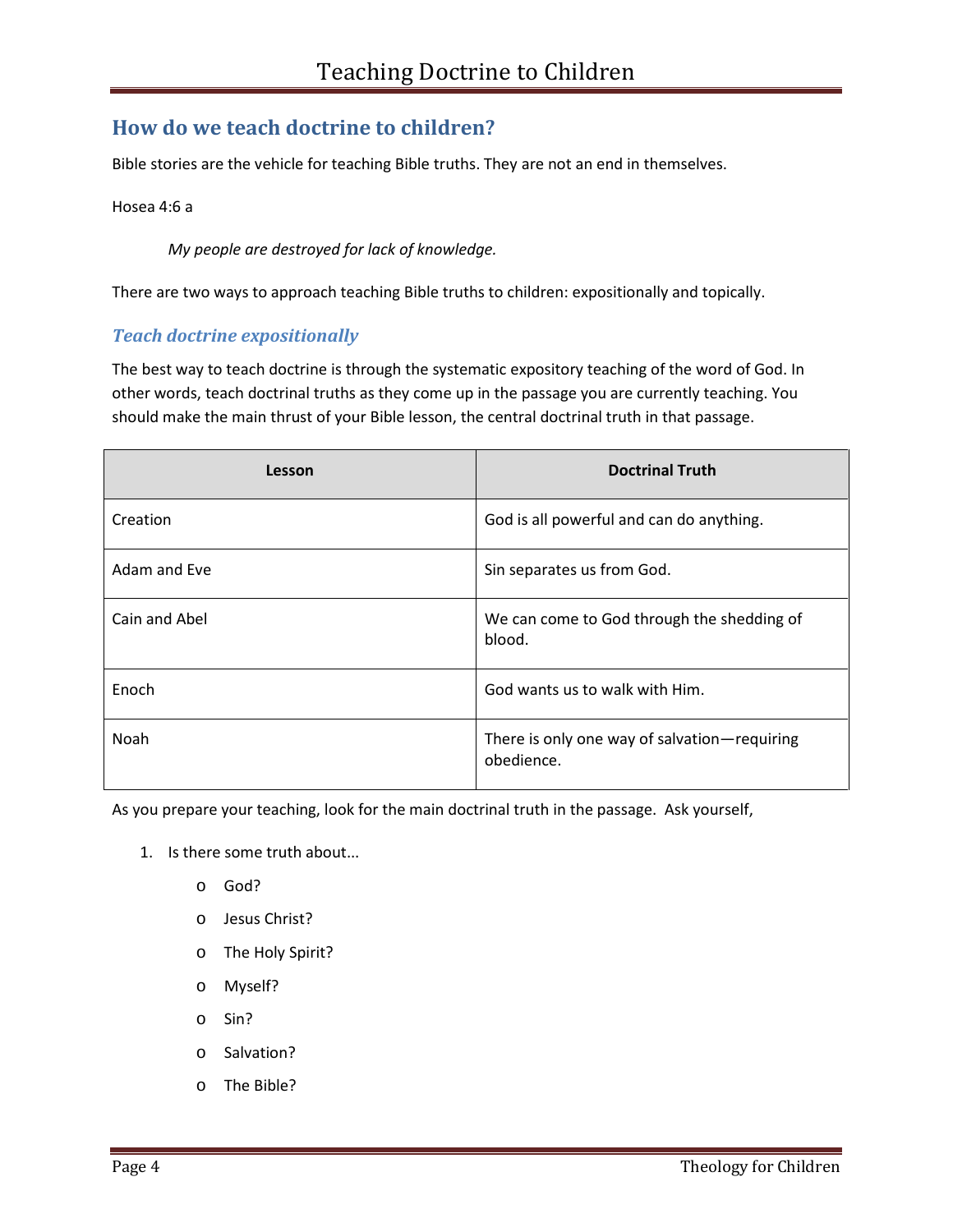- o The Christian life?
- o The future?
- 2. How can I use this truth to help show the unsaved child his need for and way of salvation?
- 3. How can this truth help the saved child grow spiritually?

# *Teach doctrine topically*

Because the various doctrines are spread throughout the Bible, you can to teach them in a more systematic way. That is, you might want to teach a series of lessons on a specific doctrine, selecting Bible stories from different parts of the Bible to illustrate your lesson. For example:

#### **Doctrine of God**

| <b>Doctrine</b> | Lesson                                                          |
|-----------------|-----------------------------------------------------------------|
| God is Creator  | The Creation of the world (Genesis 1 and 2 with<br>Romans 1:20) |
| God is holy     | Isaiah's vision and his response (Isaiah 6)                     |
| God is love     | The conversion of Saul (Acts 9:1-22)                            |
| God is patient  | Elijah running from Jezebel (1 Kings 19)                        |
| God is wise     | Joseph and his problems (Genesis 37-50)                         |

#### **Doctrine of Jesus Christ**

| <b>Doctrine</b>             | Lesson                                                                 |
|-----------------------------|------------------------------------------------------------------------|
| Jesus Christ is God         | The four men and their friend (Luke 5:18-26)                           |
| Jesus Christ is perfect man | The Christmas story (Matt 1:18-25; Luke 2:1-20)                        |
| Jesus Christ is prophet     | The story of Nicodemus (John 3:1-16)                                   |
| Jesus Christ priest         | The ascension and exaltation of Jesus (Luke 24:45-<br>53; Acts 1:1-11) |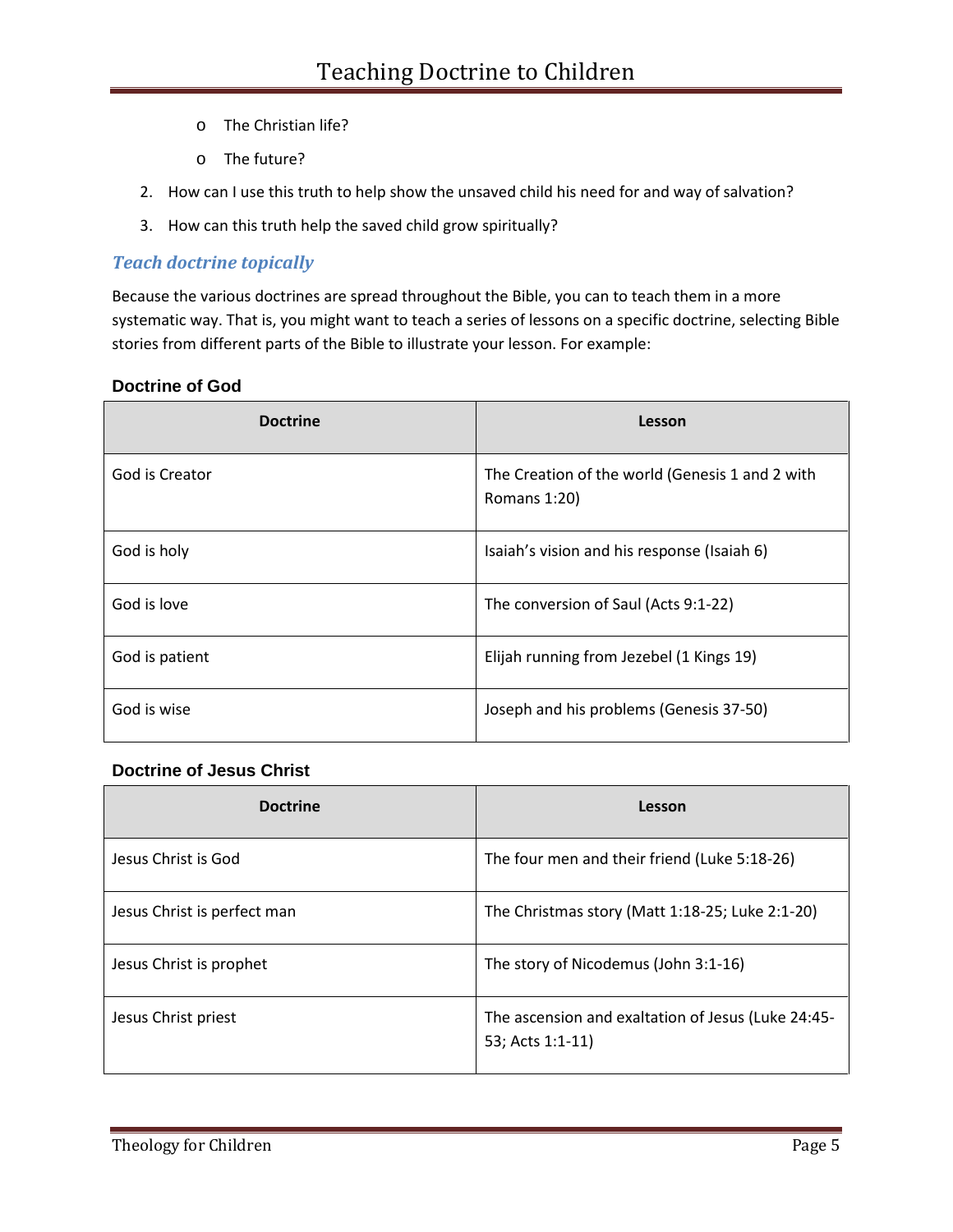| Jesus Christ is king | The second coming of Jesus (John 14:1-4; Acts |
|----------------------|-----------------------------------------------|
|                      | 1:11, 1 Thes 4:13-18)                         |

#### **Doctrine of Sin**

| <b>Doctrine</b>       | Lesson                                                                      |
|-----------------------|-----------------------------------------------------------------------------|
| Sin is disobeying God | Adam and Eve (Gen 3:1-24)                                                   |
| God must punish sin   | Ananias and Sapphira (Acts 5:1-11)                                          |
| Sin is universal      | Abraham and Moses and their sins (Gen 12:10-20;<br>Ex 2:11-15; Num 20:7-13) |
| Sin has consequences  | David and Bethsheba (2 Sam 11, 12)                                          |
| God forgives sin      | Jonah and Ninevah (Jonah 2 and 3)                                           |

#### **Doctrine of Salvation**

| <b>Doctrine</b>                       | Lesson                                         |
|---------------------------------------|------------------------------------------------|
| Only Jesus Christ can save            | The Ethiopian eunuch (Acts 8:26-40)            |
| Salvation is by faith alone           | The Philippian jailer (Acts 16:26-34)          |
| Salvation involves repentance         | The prodigal son (Luke 15:11-32)               |
| Salvation makes us new people         | The story of Zacchaeus (Luke 19:1-10)          |
| Salvation brings complete forgiveness | The account of Saul's conversion (Acts 9:1-220 |

Rather than making a hard choice between teaching expositionally or topically, you can include both in an annual teaching plan. For example, you could devote the first ten weeks to a series of topical lessons and then the rest of the year spend teaching series of expository lessons. Or, you could teach expository lessons on Sunday morning and topical lessons at a mid-week class.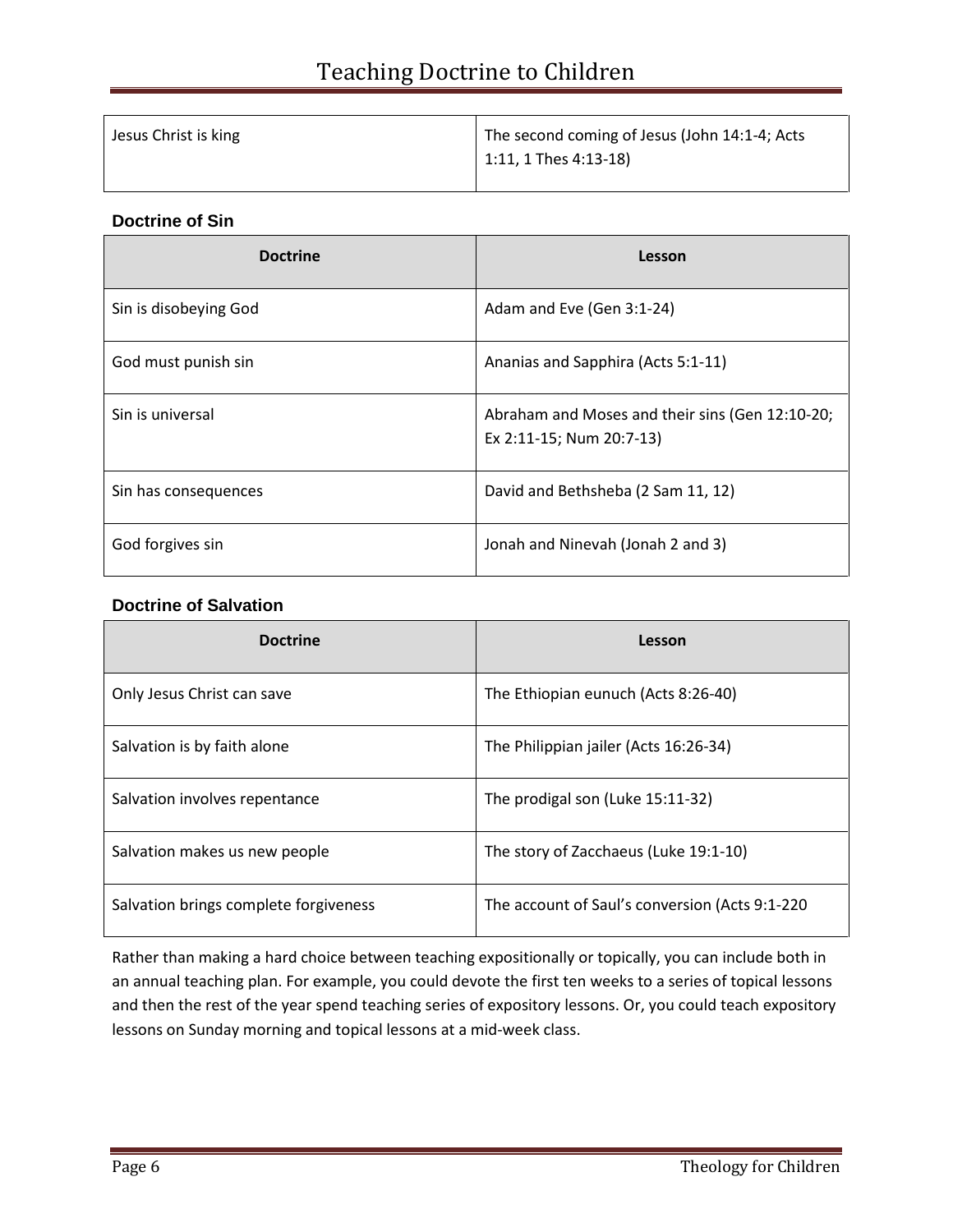# **What are the main doctrines we should teach?**

Because the Bible, the Word of God, is our source for all truth, it is wise to begin with that and then, like building blocks, proceed with the doctrine of God, and so forth.

# **Doctrine of the Bible**

- The Bible is the written revelation of God.
- The Bible is God's Word and absolutely true.
- The Ten Commandments show us God's standards and reveal our sin.

#### **Doctrine of God**

- There is a God—and only one.
- God is the Creator.
- God is spirit.
- God is holy and just.
- God is love.
- God is all powerful.
- God is faithful.
- God never changes.
- God is wise.
- God is everywhere.
- God knows everything.
- God is majestic.
- God is gracious.
- God is merciful.
- God is patient.
- God is jealous.

# **Doctrine of Jesus Christ**

- Jesus Christ is God.
- Jesus Christ was born as a baby with a human mother and a divine Father.
- Jesus Christ is truly and perfectly man.
- Jesus Christ died on the cross for sinners.
- God the Father punished His Son Jesus Christ for our sins.
- Jesus Christ rose again from the dead.
- Jesus Christ prays for believers.
- Jesus Christ is Lord.
- Jesus Christ ascended into heaven and now sits on the right hand of the Father.
- Jesus Christ is coming back again.
- Jesus Christ will be the Judge.

# **Doctrine of the Holy Spirit**

- The Holy Spirit is God.
- The Holy Spirit lives in believers.
- The Holy Spirit gives assurance to believers.
- The Holy Spirit makes all believers more like Jesus Christ.